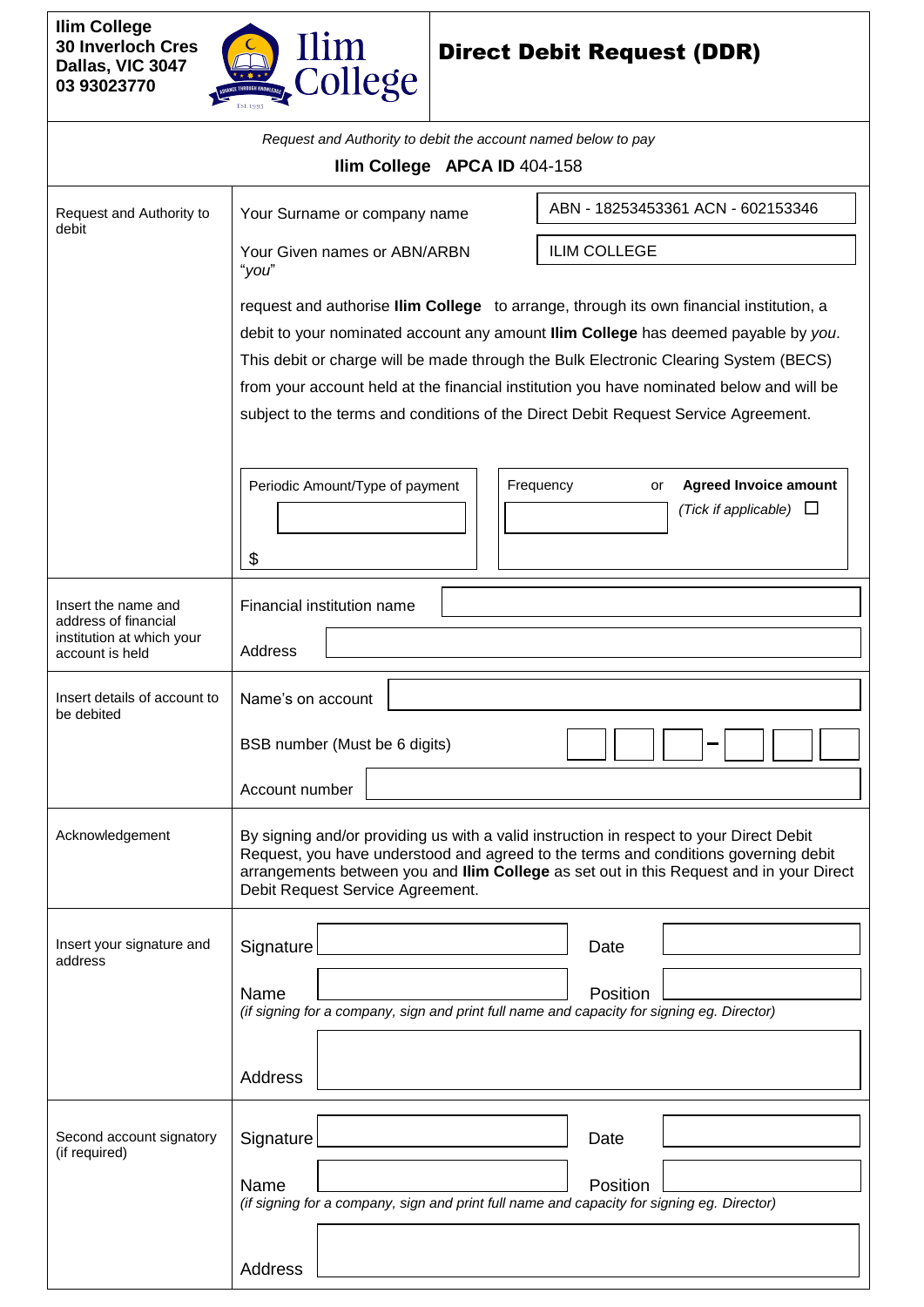### Direct Debit Request Service Agreement

This is your Direct Debit Service Agreement with **Ilim College APCA ID** 404-158. ABN 18 253 453 361 It explains what your obligations are when undertaking a Direct Debit arrangement with us. It also details what our obligations are to you as your Direct Debit provider.

Please keep this agreement for future reference. It forms part of the terms and conditions of your Direct Debit Request (DDR) and should be read in conjunction with your DDR authorisation.

#### **Definitions**

*account* means the account held at *your financial institution* from which *we* are authorised to arrange for funds to be debited.

*agreement* means this Direct Debit Request Service Agreement between *you* and *us*.

*banking day* means a day other than a Saturday or a Sunday or a public holiday listed throughout Australia.

*debit day* means the day that payment by *you* to *us* is due.

*debit payment* means a particular transaction where a debit is made.

*direct debit request* means the Direct Debit Request between *us* and *you*.

*us* or *we* means **Ilim College**, (the Debit User) *you* have authorised by requesting a *Direct Debit Request*.

*you* means the customer who has signed or authorised by other means the *Direct Debit Request*.

*your financial institution* means the financial institution nominated by *you* on the DDR at which the *account* is maintained.

#### **1. Debiting your account**

- *1.1* By signing a *Direct Debit Request* or by providing *us* with a valid instruction, *you* have authorised *us* to arrange for funds to be debited from *your account*. *You* should refer to the *Direct Debit Request* and this *agreement* for the terms of the arrangement between *us* and *you*.
- *1.2 We* will only arrange for funds to be debited from *your account* as authorised in the *Direct Debit Request*. *Or*

*We* will only arrange for funds to be debited from *your account* if *we* have sent to the address nominated by *you* in the *Direct Debit Request*, a billing advice which specifies the amount payable by *you* to *us* and when it is due.

*1.3* If the *debit day* falls on a day that is not a *banking day*, we may direct *your financial institution* to debit *your account* on the following *banking day*. If *you* are unsure about which day *your account* has or will be debited you should ask *your financial institution*.

#### **2. Amendments by us**

- *2.1 We* may vary any details of this *agreement* or a *Direct Debit Request* at any time by giving *you* at least fourteen **(14) days** written notice. **3. Amendments by you**
- **3.1** You may change\*, stop or defer a debit payment, or terminate (cancel) this agreement at any time by providing us with at least **5 days** notification by writing to:

Ilim College PO Box 150 Dallas Vic 3047

#### *or*

by telephoning us on 03 9302 3770 during business hours;

*or*  arranging it through your own financial institution, which is required to act promptly on your instructions.

\*Note: in relation to the above reference to 'change', your financial institution may change your debit payment only to the extent of advising us Ilim College of your new account details.

#### *4.* **Your Obligations**

- 4.1 It is your responsibility to ensure that there are sufficient clear funds available in your account to allow a debit payment to be made in accordance with the Direct Debit Request.
- 4.2 If there are insufficient clear funds in your account to meet a debit payment:
- a) you may be charged a fee and/or interest by your financial institution;
- b) you may also incur fees or charges imposed or incurred by us; and
- c) you must arrange for the debit payment to be made by another method or arrange for sufficient clear funds to be in your account by an agreed time so that we can process the debit payment.
- 4.3 You should check your account statement to verify that the amounts debited from your account are correct

#### **5. Disputes**

5.1 If you believe there has been an error in debiting your account, you should notify us directly on insert debit user contact details and confirm that notice in writing with us as soon as possible so that we can resolve your query more quickly. Alternatively you can take it up directly with your financial institution.

5.2 If we conclude as a result of our investigations that your account has been incorrectly debited we will respond to your query by arranging for your financial institution to adjust your account (including interest and charges) accordingly. We will also notify you in writing of the amount by which your account has been adjusted.

5.3 If we conclude as a result of our investigations that your account has not been incorrectly debited we will respond to your query by providing you with reasons and any evidence for this finding in writing*.* 

*6.* **Accounts**

#### You should check:

- a) with your financial institution whether direct debiting is available from your account as direct debiting is not available through BECS on all accounts offered by financial institutions.
- b) your account details which you have provided to us are correct by checking them against a recent account statement; and

c) with your financial institution before completing the Direct Debit Request if you have any queries about how to complete the Direct Debit Request.

#### 7. **Confidentiality**

7.1 We will keep any information (including your account details) in your Direct Debit Request confidential. We will make reasonable efforts to keep

 any such information that we have about you secure and to ensure that any of our employees or agents who have access to information about you do not make any unauthorised use, modification, reproduction or disclosure of that information.

- 7.2 We will only disclose information that we have about you:
- a) to the extent specifically required by law; or
- b) for the purposes of this agreement (including disclosing information in connection with any query or claim).
- 8. **Notice** 8.1 If you wish to notify us in writing about anything relating to this agreement, you should write to: Ilim College PO Box 150 Dallas Vic 3047
- 8.2 We may send notices either electronically to your email address or by ordinary post to the address you have given us.
- 8.3 Any notice will be deemed to have been received on